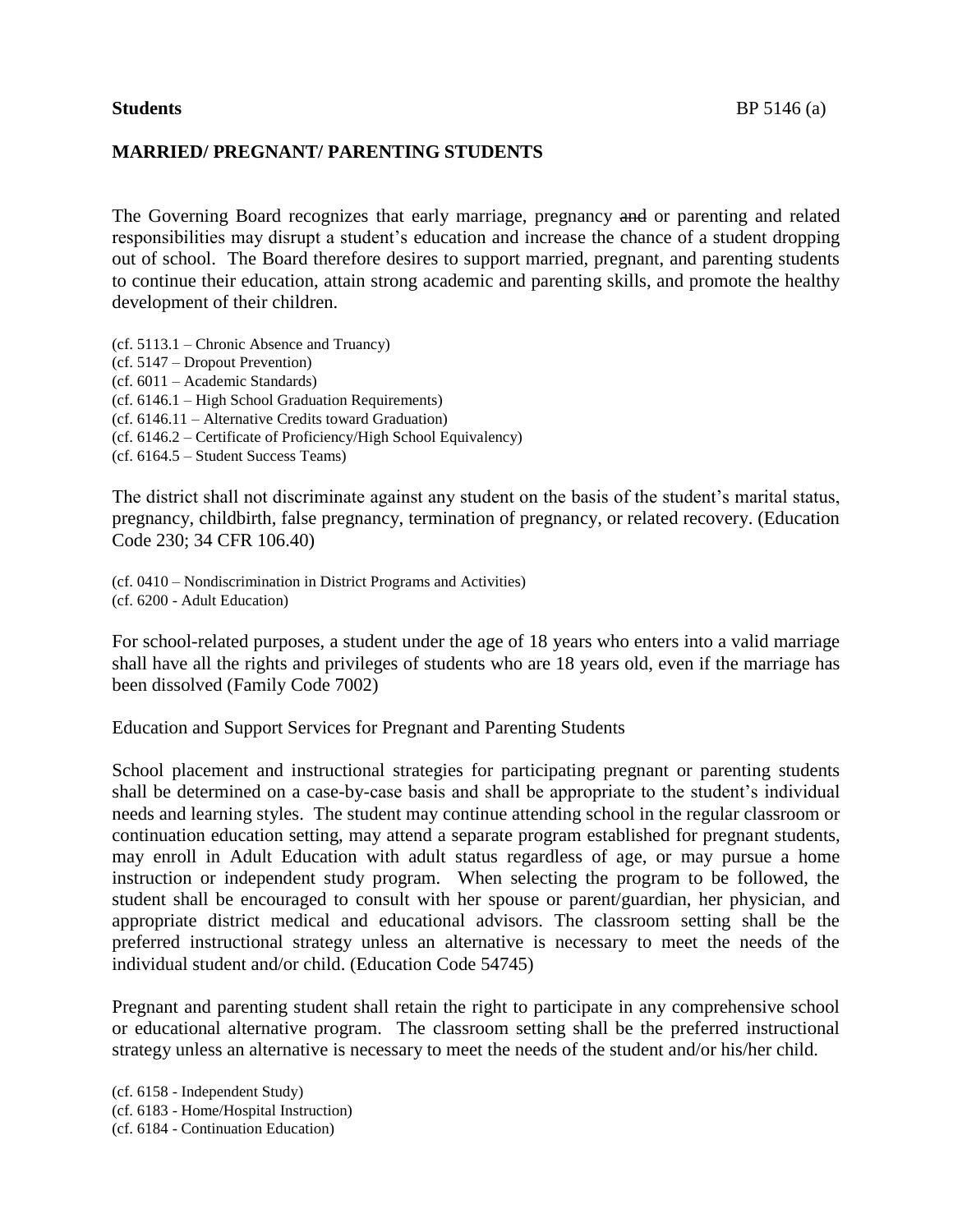## **MARRIED/ PREGNANT/ PARENTING STUDENTS** (continued)

Any education program or activity that is offered separately to pregnant students, including any class or extracurricular activity, shall be equal to that offered to other district students. A student's participation in such programs shall be voluntary. (5 CCR 4950)

(cf. 6142.7 – Physical Education and Activity) (cf. 6145 – Extracurricular and Cocurricular Activities)

As required for other students with physical or emotional conditions or temporary disabilities, the Superintendent or designee may require a student, based on pregnancy, childbirth, false pregnancy, termination of pregnancy, or related recovery, to obtain certification from a physician indicating that the student is physically and emotionally able to participate in an educational program or activity. (34 CFR 106.40)

As appropriate, teachers, administrators, and/or other personnel who work with pregnant and parenting students shall receive related professional development.

(cf. 4131 – Staff Development) (cf. 4231 – Staff Development) (cf. 4331 – Staff Development)

## **Absences**

Pregnant or parenting students may be excused for absences related to confidential medical appointments in accordance with BP/AR 5113- Absences and Excuses

(cf. 5112.3 – Student Leave of Absence)

A parenting student may request exemption from attendance because of personal services that must be rendered to a dependent

(cf. 5112.1. – Exemptions from Attendance)

When necessary, the district shall provide reasonable accommodations to pregnant and parenting student to enable them to access the educational program.

A pregnant student shall have access to any services available to other students with temporary disabilities or medical conditions. (34 CFR 106.40)

(cf. 6183 – Home and Hospital Instruction)

The school shall provide reasonable accommodations to any lactating student to express breast milk, breastfeed an infant child, or address other needs related to breastfeeding. A student shall not incur an academic penalty for using any of these reasonable accommodations, and shall be provided the opportunity to make up any work missed due to such use. Reasonable accommodations include, but are not limited to: (Education Code 222)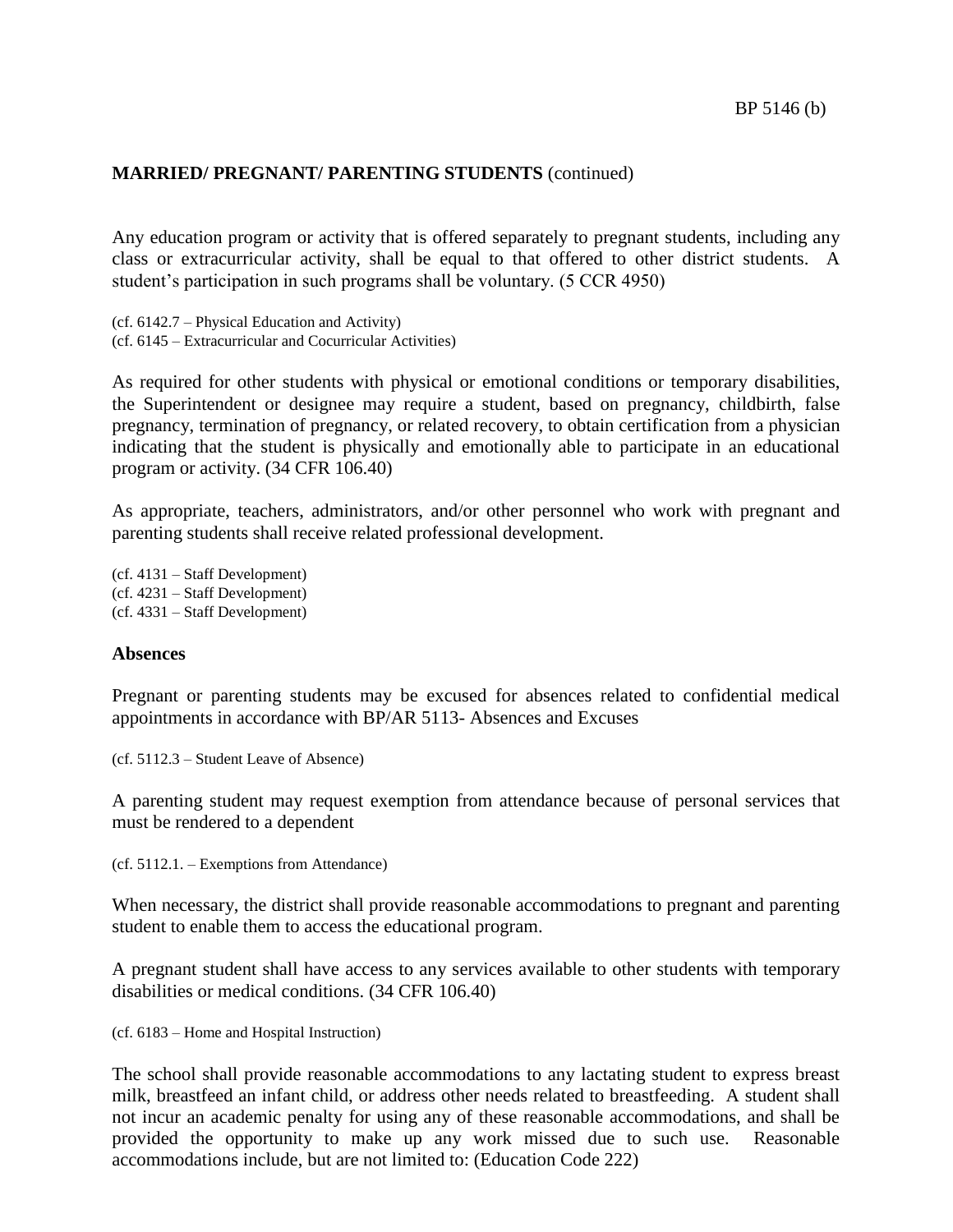# **MARRIED/ PREGNANT/ PARENTING STUDENTS** (continued)

- 1. Access to a private and secure room, other than a restroom, to express breast milk or breastfeed an infant child
- 2. Permission to bring onto a school campus a breast pump and any other equipment used to express breast milk
- 3. Access to a power source for a breast pump or any other equipment used to express breast milk
- 4. Access to a place to store expressed breast milk safely
- 5. A Reasonable amount of time to accommodate the student's need to express breast milk or breastfeed an infant child

### **Complaints**

Any complaint of discrimination on the basis of pregnancy or marital or parental status shall be addressed through the district's uniform complaint procedures in accordance with 5 CCR 4600- 4687 and BP/AR 1312.3 – Uniform Complaint Procedures.

(cf. 1312.3 – Uniform Complaint Procedures)

Any complaint alleging district noncompliance with the requirements to provide reasonable accommodations for lactating students also may be filed in accordance with the district's procedures in AR 1312.3 – Uniform Complaint Procedures. A complainant who is not satisfied with the district's decision may appeal the decision to the California Department of Education (CDE). If the district or the CDE finds merit in an appeal, the district shall provide a remedy to the affected student. (Education Code 222; 5 CCR 4600-4687)

Legal Reference:

EDUCATION CODE 222 Reasonable accommodations; lactating students 230 Sex discrimination 8200-8498 Child Care and Development Services Act 8205 Excused absences 48205 Excused absences 48220 Compulsory education requirement 48410 Persons exempted from continuation classes 49553 Nutrition supplements for pregnant/lactating parents 51220.5 Parenting skills and education 51745 Independent study 52610.5 Enrollment of pregnant and parenting students in adult education CIVIL CODE 51 Unruh Civil Rights Act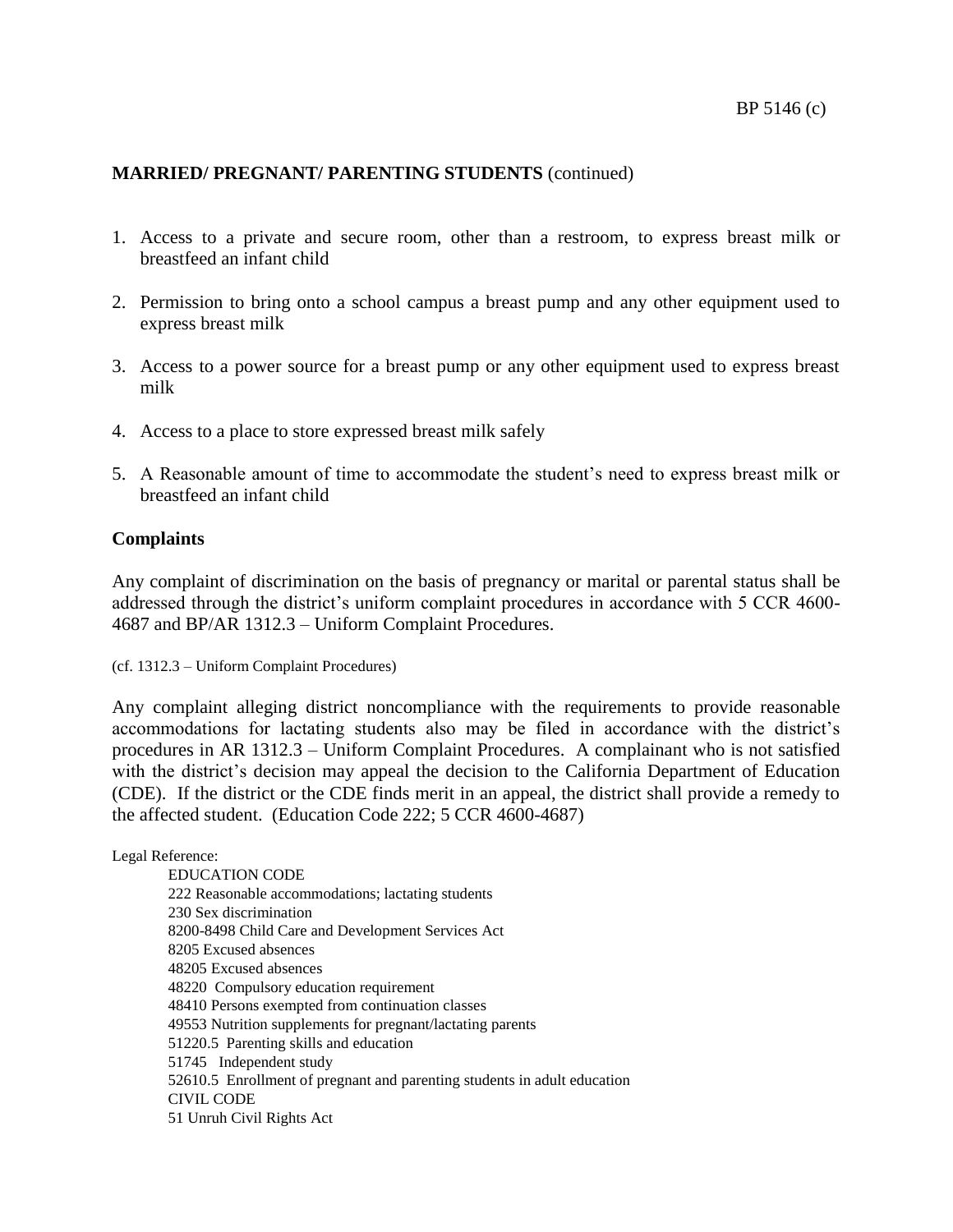## **MARRIED/PREGNANT/PARENTING STUDENTS** (continued)

FAMILY CODE 7002 Description of emancipated minor HEALTH AND SAFETY CODE 104460 Tobacco prevention services for pregnant and parenting students CODE OF REGULATIONS, TITLE 5 4600-4687 Uniform complaint procedures 4950 Nondiscrimination, marital and parental status UNITED STATES CODE, TITLE 20 1681 - 1688 Title IX, Education Act Amendments CODE OF REGULATIONS, TITLE 22 101151-101239.2 General licensing requirements for child care centers 101351-101439.1 Infant care centers UNITED STATES CODE TITLE 42 1786 Special supplemental nutrition program for women, infants, and children CODE OF FEDERAL REGULATIONS, TITLE 7 246.1-246.28 Special supplemental nutrition program for women, infants, and children CODE OF FEDERAL REGULATIONS, TITLE 34 106.40 Marital or parental status ATTORNEY GENERAL OPINIONS 87 Ops.Cal.Atty.Gen 168 (2004) COURT DECISIONS American Academy of Pediatrics et al v. Lungren et al (1997) 16 Ca.4<sup>th</sup> 307 Management Resources: CALIFORNIA WOMEN'S LAW CENTER PUBLICATIONS Educational Rights of Pregnant and Parenting Teens: Title IX and California State Law Requirements Pregnant Students and Confidential Medical Services The Civil Rights of Pregnant and Parenting Teens in California Schools 2002 U.S. DEPARTMENT OF EDUCATION PUBLICATIONS Supporting the Academic Success of Pregnant and Parenting Students under Title IX of the Education Amendments of 1972. Rev. June 2013 WEB SITES California Department of Education: [http://www.cde.ca.gov](http://www.cde.ca.gov/) California Women's Law Center[: http://www.cwlc.org/resources](http://www.cwlc.org/resources) U.S. Department of Agriculture, Women, Infants, and Children Program:<http://www.fns.usda.gov/wic> U.S. Department of Education: [http://www.ed.gov](http://www.ed.gov/)